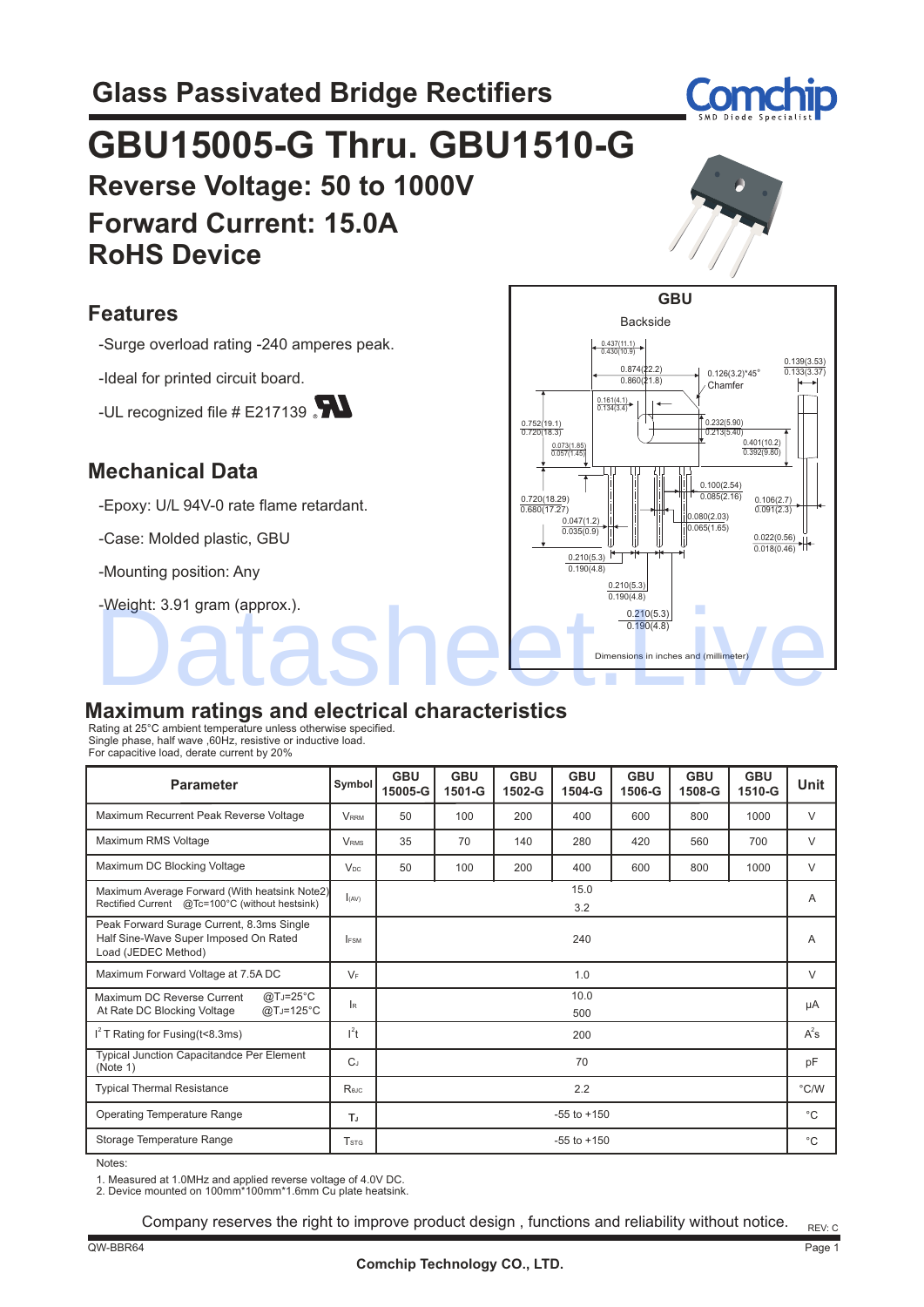#### Rating and Characteristics Curves (GBU15005-G Thru. GBU1510-G)



Fig.3 - Typical Forward Characteristics Fig.4 - Typical Reverse Characteristics



350 300 400 250

Peak Forward Surge Current, (A) Peak Forward Surge Current, (A) 200 150 100 50 0 1 10 100 Number Of Cycle At 60Hz



Company reserves the right to improve product design , functions and reliability without notice.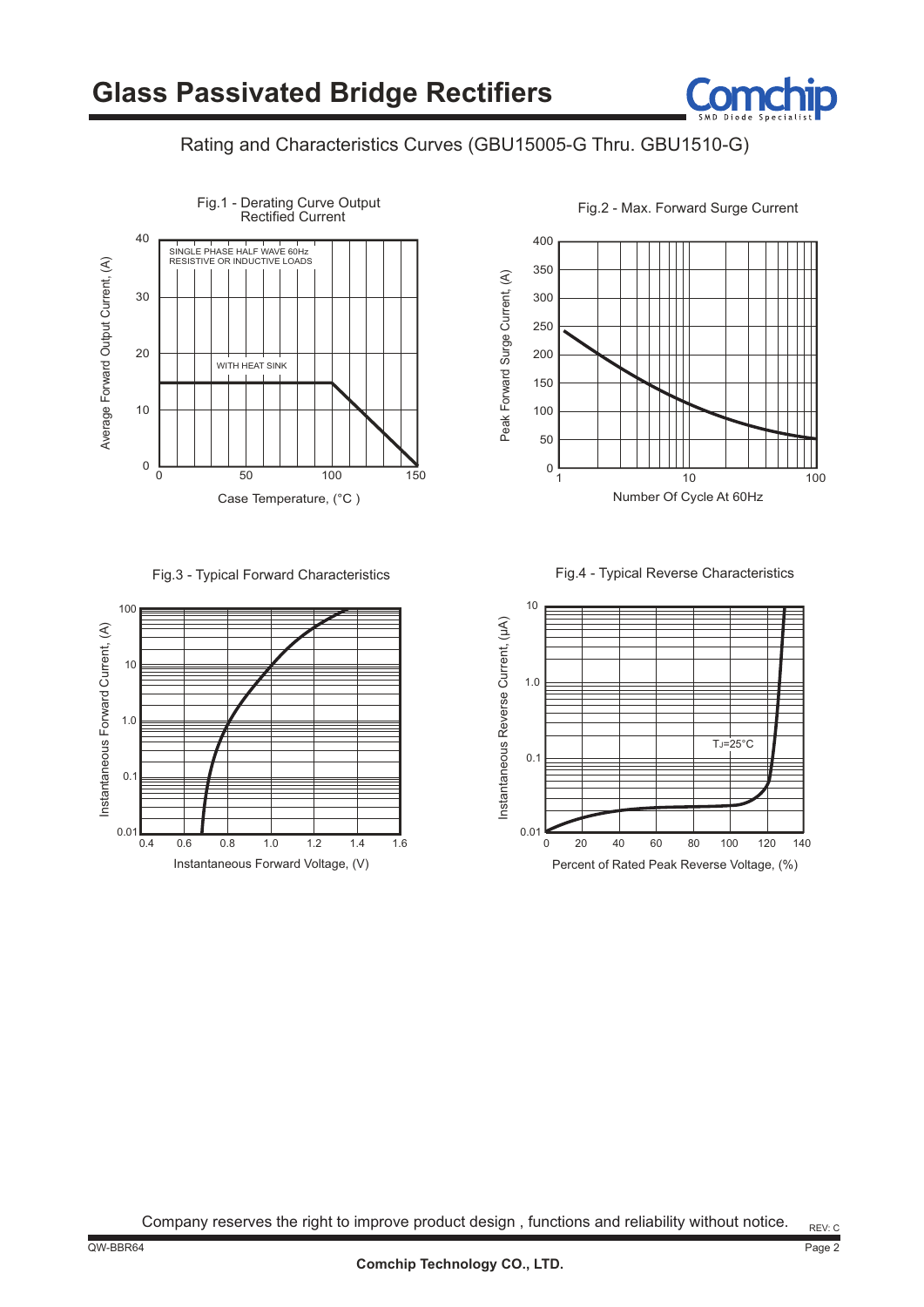

## **Marking Code**

| <b>Part Number</b> | <b>Marking code</b> |  |  |
|--------------------|---------------------|--|--|
| GBU15005-G         | GBU15005            |  |  |
| <b>GBU1501-G</b>   | <b>GBU1501</b>      |  |  |
| <b>GBU1502-G</b>   | <b>GBU1502</b>      |  |  |
| <b>GBU1504-G</b>   | <b>GBU1504</b>      |  |  |
| <b>GBU1506-G</b>   | <b>GBU1506</b>      |  |  |
| <b>GBU1508-G</b>   | <b>GBU1508</b>      |  |  |
| <b>GBU1510-G</b>   | <b>GBU1510</b>      |  |  |



C **= Compchip Logo XXXX / XXXXX = Product type marking code**

### **Standard Packaging**

|                  | <b>TUBE PACK</b> |       |  |  |  |
|------------------|------------------|-------|--|--|--|
| <b>Case Type</b> | TUBE<br>(pcs)    |       |  |  |  |
| <b>GBU</b>       | 20               | 1,000 |  |  |  |

Company reserves the right to improve product design , functions and reliability without notice.